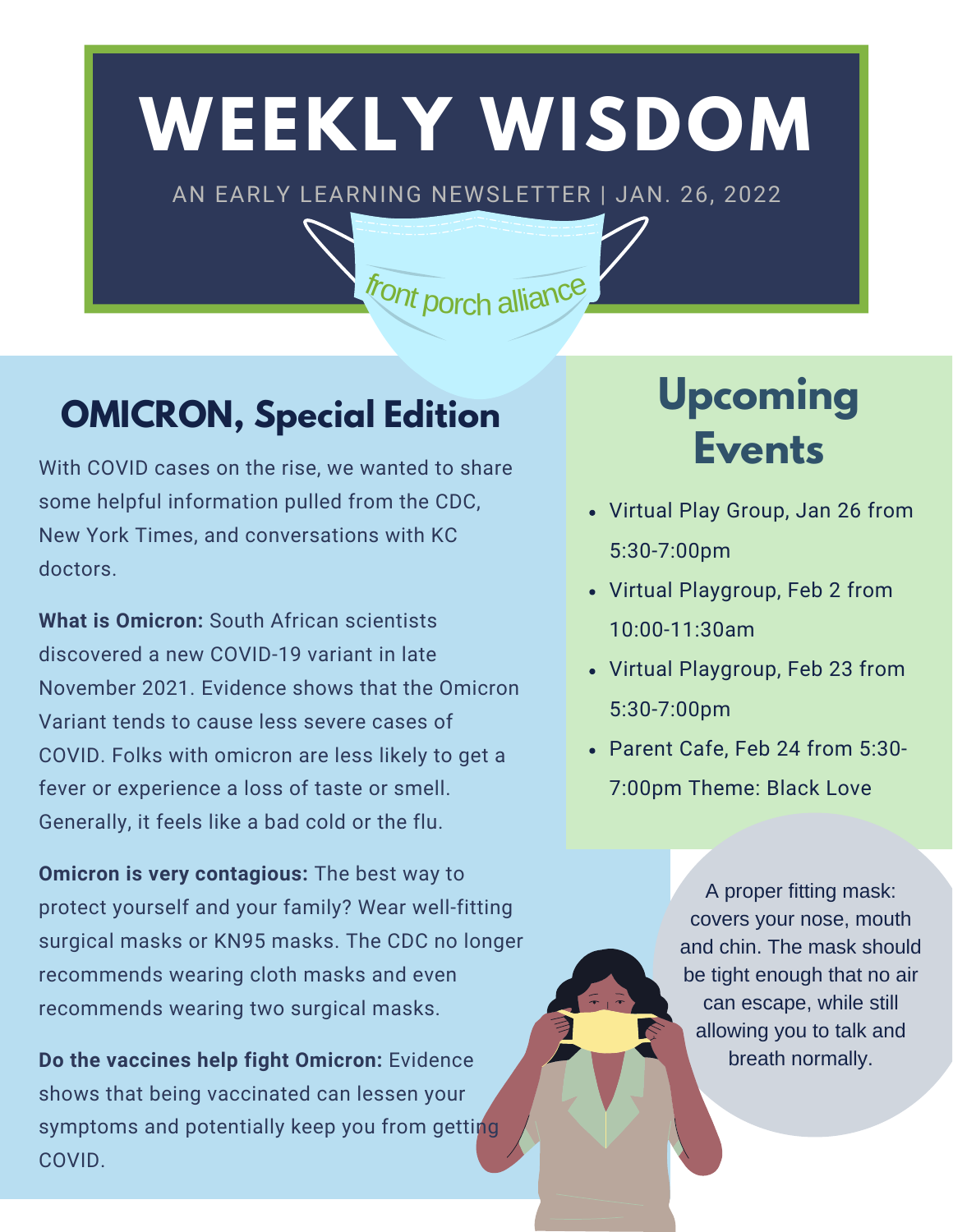## *Healing at Home: Advice from Doctors*

- Sleep on your stomach or side
- Take regular walks, even if it's cold outside, and do arm circles to help keep your lungs open and from accumulating fluid.
- Eat bananas, avocados, berries, and asparagus.
- Get extra electrolytes through Smart Water or Pedialyte. (Gatorade can work too, but it has LOTS of unnecessary extra sugar.)
- Avoid dairy products and drink everything at room temperature or hotter!
- Tylenol is better than Mortin and Mucinex can help w/ the symptoms.

**Many thanks to Dr. Amara Seng and Dr. Sara O'hadi!**



# **Vaccines** | Testing

Available for anyone age 5 or older can receive the two dose Pfizer vaccine. Vaccines are available at most healthcare providers free of charge. Medicare covers the cost of COVID vaccination, but you DO NOT need insurance to get vaccinated.



Due to the surge in cases, testing can be difficult to find. In some cases, it may take 5-7 days until you can schedule a test of any kind. The CDC recommends getting a PCR test instead of an antigen test or a rapid test. While both can detect the virus, PCR tests tend to be more accurate as they can detect the virus in smaller quantities.

#### **Testing Options:**

- KCATA Testing Sites (sign up on the KCMO HD website)
- Sam Rogers Health Center (816) 474-4920
- University Health, Truman-Downtown Campus (816) 404-2273
- Walgreens and CVS Pharmacies
- Find a Binax Rapid At Home Antigen Test, approx. \$23-32 at Walgreens, CVS, and **Walmart**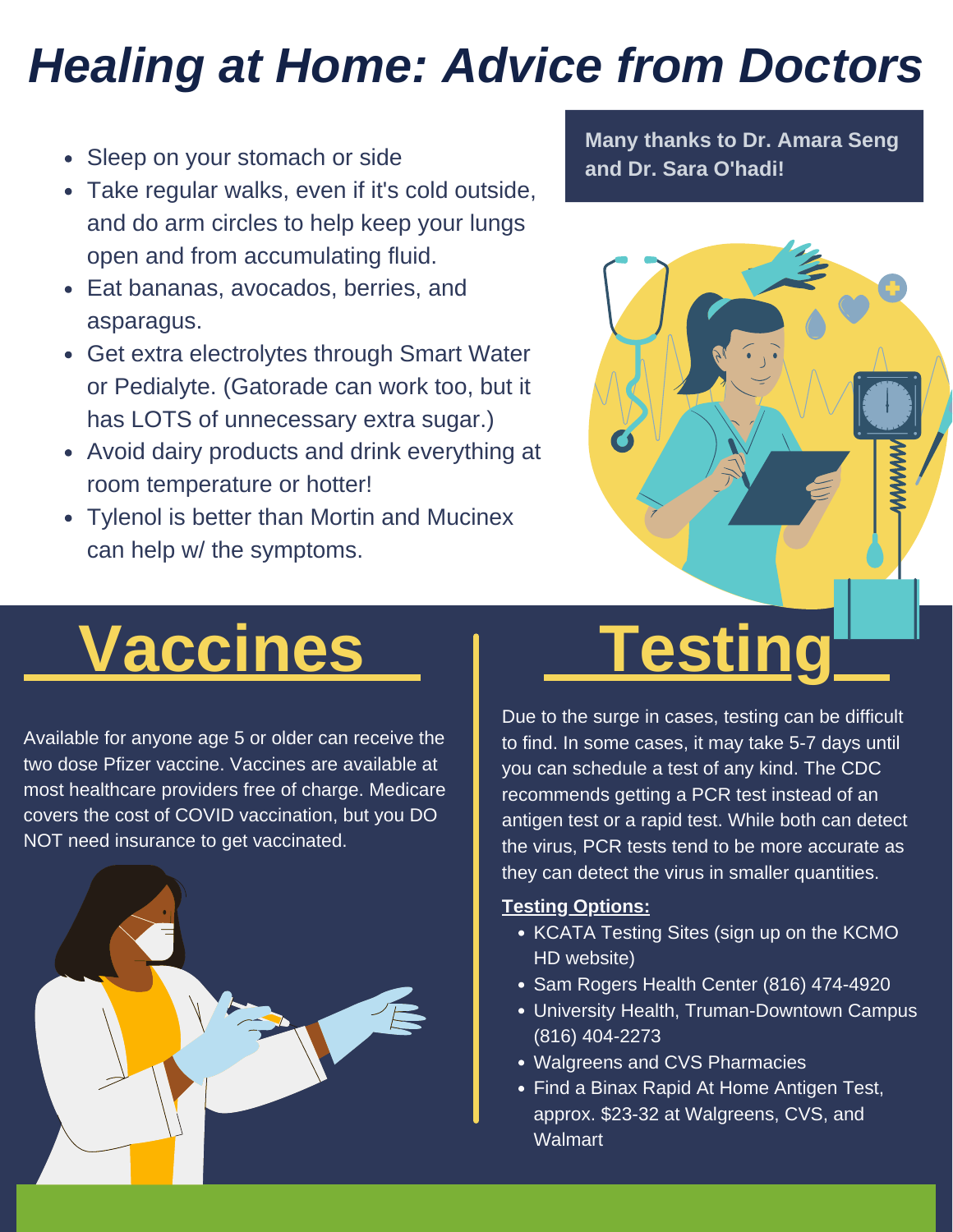# **WEEKLY WISDOM**

AN EARLY LEARNING NEWSLETTER | FEB. 2, 2022

front porch alliance

### **Flurona + COVID Testing**

As we head into our 3rd year of the pandemic, it is once again cold, cough, and flu season. Across the US, doctors are reporting cases of children and adults falling ill with multiple illnesses at one time. The main combinations:

- Flurona aka Flu + COVID
- Flu + Strep Throat
- COVID + Strep Throat

Since it's difficult to know without testing, ask your healthcare provider for flu, strep, and COVID tests.

If you haven't gotten your COVID vaccination or annual flu shot, now would be a great time. A little protection is better than none!

## **Upcoming Events**

- Virtual Playgroup, Feb 2 from 10:00- 11:30am
- Virtual Playgroup, Feb 23 from 5:30- 7:00pm
- Parent Cafe, Feb 24 from 5:30- 7:00pm Theme: Black Love
- Feb 23 and Feb 24: Head Start Mass Enrollment days. Details on flip side.